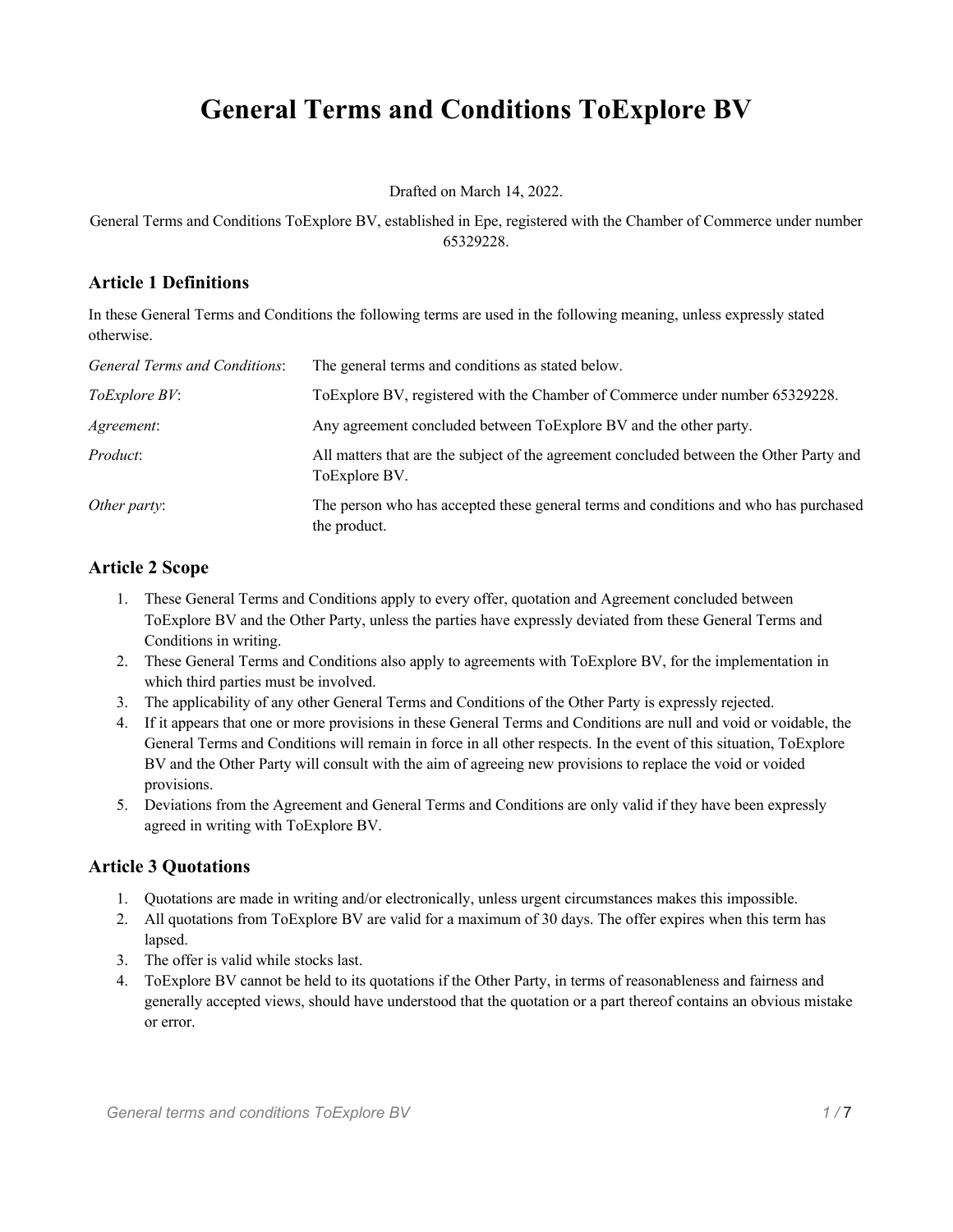- 5. If the acceptance, whether or not on minor points, deviates from the offer included in the quotation, ToExplore BV is not bound by it. The Agreement will then not be concluded in accordance with this deviating acceptance, unless ToExplore BV indicates otherwise.
- 6. A composite quotation does not oblige ToExplore BV to deliver part of the goods included in the quotation for a corresponding part of the stated price.
- 7. Quotations do not automatically apply to future orders or repeat of orders.

## **Article 4 The agreement**

- 1. The Agreement is concluded by timely acceptance by the Other Party of the quotation from ToExplore BV.
- 2. ToExplore BV and the Other Party may terminate the agreement at any time by mutual consent.
- 3. Both ToExplore BV and the Other Party may terminate the agreement at any time, subject to a notice period as stipulated in the underlying agreement.
- 4. The duration of the agreement is determined by the parties in the underlying agreement.
- 5. If during the execution of the Agreement it appears that it is necessary for a proper execution to change or supplement the Agreement, ToExplore BV will inform the Other Party of this as soon as possible. The parties will then proceed to amend the Agreement in good time and in mutual consultation.

# **Article 5 Execution of the agreement**

- 1. ToExplore BV has the right to have the Agreement executed by third parties.
- 2. ToExplore BV has the right to execute the Agreement in phases.
- 3. If the Agreement is executed in phases, ToExplore BV has the right to invoice each part performed separately and to demand payment for it.
- 4. If the Agreement is executed in phases, ToExplore BV has the right to suspend the execution of those parts that belong to the next phase or phases until the Other Party has approved the results of the preceding phase in writing.
- 5. If and as long as this invoice is not paid by the Other Party, ToExplore BV is not obliged to perform the next phase and has the right to suspend the Agreement.
- 6. The Other Party provides ToExplore BV in a timely manner with all data or instructions that are necessary for the execution of the Agreement or which the Other Party should reasonably understand to be necessary for the execution of the Agreement.
- 7. If the foregoing data and instructions are not provided or are not provided on time, ToExplore BV has the right to suspend the execution of the Agreement. The additional costs incurred as a result of the delay are for the account of the Other Party.

# **Article 6 Prices**

- 1. Prices are expressed in euros, exclusive of VAT and other government levies, unless indicated otherwise.
- 2. The prices are exclusive of travel, accommodation, packaging, delivery or shipping costs and administration costs, unless indicated otherwise.
- 3. Additional costs can be charged for shipments abroad.
- 4. ToExplore BV will provide the Other Party with a statement of all additional costs in good time before concluding the Agreement or provide information on the basis of which these costs can be calculated by the Other Party.

# **Article 7 Price changes**

- 1. If ToExplore BV agrees a fixed price with the Other Party when concluding the Agreement, ToExplore BV is entitled to increase the price, even if the price was not originally given with reservations.
- 2. If ToExplore BV intends to change the price, it will inform the Other Party as soon as possible.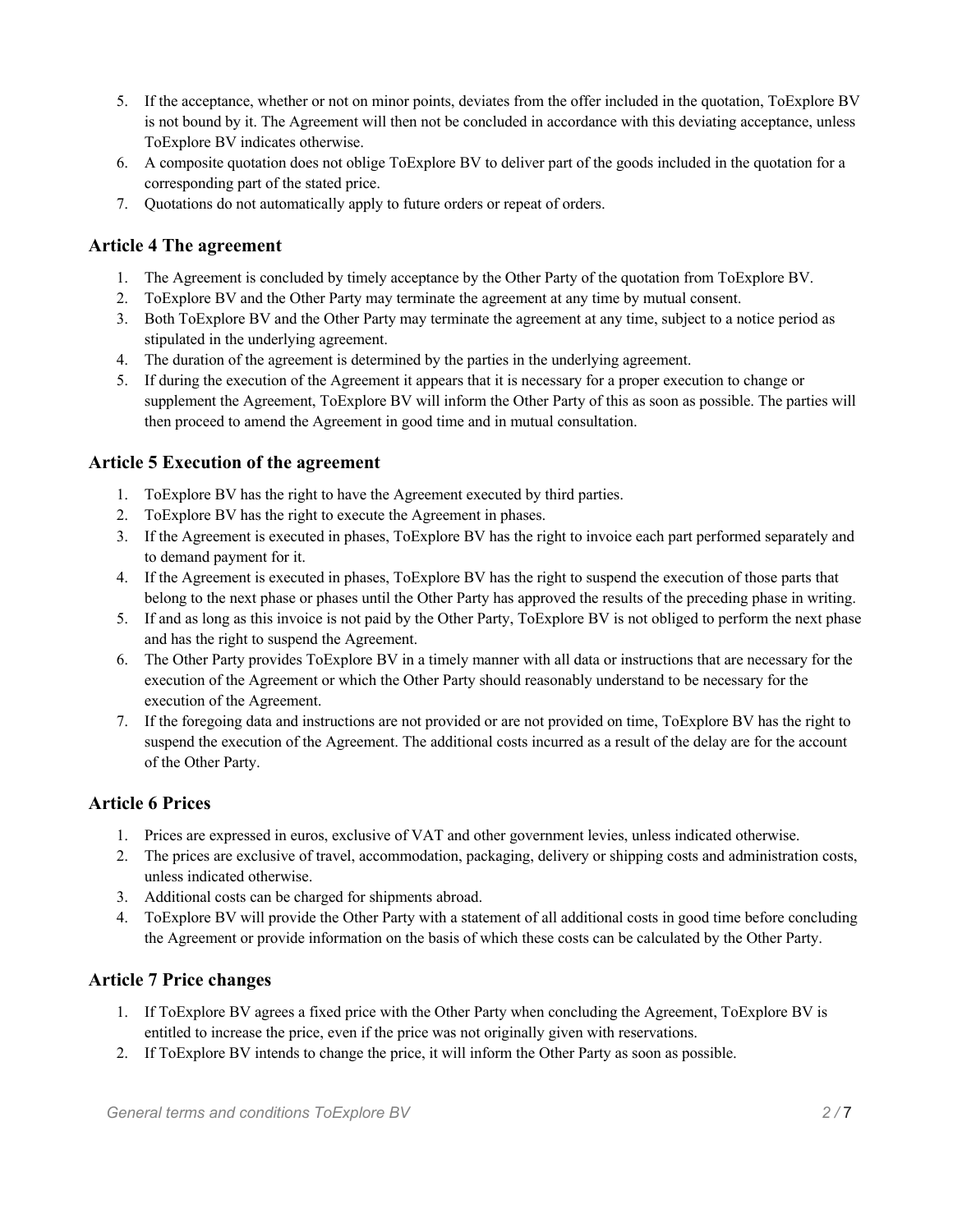- 3. If a price increase takes place within three months after the conclusion of the Agreement, the Other Party can dissolve the Agreement by means of a written statement, unless:
- the price increase results from an authority or an obligation resting on ToExplore BV under the law;
- the price increase is due to an increase in the price of raw materials, wages, etc. or on other grounds that could not reasonably have been foreseen when the Agreement was entered into;
- ToExplore BV is still willing to perform the Agreement on the basis of what was originally agreed;
- it is stipulated that the delivery will take place more than three months after the purchase.
- 4. The Other Party is entitled to dissolve the Agreement if the price is increased more than three months after the Agreement has been concluded, unless the Agreement stipulates that delivery will take place more than three months after the purchase.

#### **Article 8 Delivery**

- 1. Delivery occurs when the item is made available to the Other Party. After delivery, the risk of the item transfers to the Other Party.
- 2. Delivery takes place from ToExplore BV or at the address specified by the Other Party, unless otherwise agreed.
- 3. The Other Party is obliged to take delivery of the purchased goods at the moment they are made available to it or are handed over to it.
- 4. If the Other Party refuses to accept the item at the place of delivery or fails to provide data or instructions necessary for the delivery, the items intended for delivery will be stored at the risk and expense of the Other Party. In that case, the Other Party will owe all additional costs.

#### **Article 9 Delivery Terms**

- 1. Delivery will take place within a term specified by ToExplore BV.
- 2. If a term has been agreed or specified for the delivery of the item, this term is only indicative and can never be regarded as a strict deadline.
- 3. If ToExplore BV needs information or instructions from the Other Party, which are necessary for the delivery, the delivery time will commence after the Other Party has provided these to ToExplore BV.
- 4. If the delivery term is exceeded, the Other Party must give ToExplore BV notice of default in writing, whereby ToExplore BV is still offered a reasonable term to deliver the item.
- 5. A notice of default is not necessary if delivery has become permanently impossible or if it has otherwise become apparent that ToExplore BV will not fulfill its obligations under the Agreement. If ToExplore BV does not proceed with delivery within this period, the Other Party has the right to dissolve the Agreement without judicial intervention and/or to demand compensation.

## **Article 9 Transfer of risk**

- 1. The goods that are the subject of the Agreement are at the expense and risk of ToExplore BV until the time the goods are made available to the Other Party.
- 2. The risk of loss, damage or depreciation of items that are the subject of the Agreement transfers to the Other Party at the moment when items are made available to the Other Party or a third party to be designated by the Other Party.

## **Article 10 Payment**

- 1. Payment takes place by means of transfer to a bank account designated by ToExplore BV or in cash at the time of purchase or delivery, unless otherwise agreed.
- 2. Payment can be made both before and after.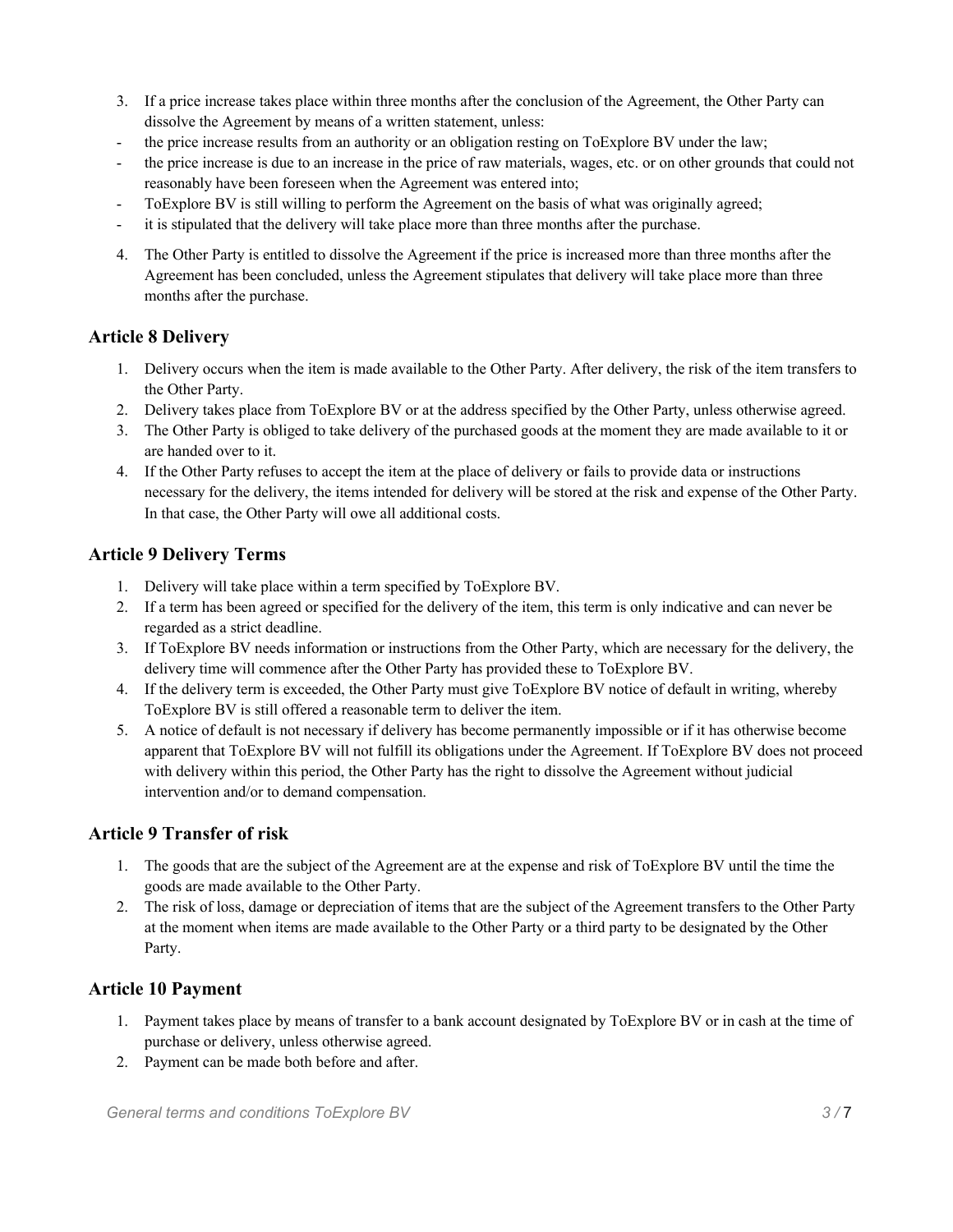- 3. Payment afterwards must be made within 30 days after the invoice date, in a manner to be indicated by ToExplore BV and in the currency in which the invoice is issued, unless otherwise agreed.
- 4. ToExplore BV and the Other Party can agree that payment will be made in installments. If payment in installments has been agreed, the Other Party must pay in accordance with the installments and percentages as determined in the Agreement.
- 5. The Other Party is not authorized to deduct any amount due from a counterclaim made by it.
- 6. Objections to the amount of the invoice do not suspend the payment obligation.
- 7. After the expiry of 30 days after the invoice date, the Other Party is legally in default, without notice of default. From the moment of default, the Other Party owes interest of 2% per month on the amount due, unless the statutory interest is higher.
- 8. In the event of bankruptcy, suspension of payment or receivership, the claims of ToExplore BV and the obligations of the Other Party towards ToExplore BV are immediately due and payable.

#### **Article 11 Collection costs**

- 1. If the Other Party is in default or in default in the (timely) fulfillment of its obligations, all reasonable costs incurred in obtaining payment out of court will be borne by the Other Party. In any case, the Other Party owes collection costs.
- 2. With regard to the extrajudicial (collection) costs, ToExplore BV is entitled to compensation of 15% of the total outstanding principal sum with a minimum of  $\epsilon$  90 for any invoice that has not been paid in whole or in part.
- 3. Any reasonable judicial costs and execution costs incurred will also be borne by the Other Party.

#### **Article 12 Retention of Title**

- 1. All goods delivered by ToExplore BV in the context of the Agreement remain the property of ToExplore BV until the Other Party has properly complied with and fully paid what it owes under the Agreement.
- 2. The amount owed also includes: compensation for all costs and interest, including for earlier and later deliveries and services rendered, as well as claims for damages due to failure to perform.
- 3. As long as the ownership of the delivered goods has not passed to the Other Party, the latter may not resell, pledge or in any other way encumber that which falls under the retention of title, except within the normal course of his/her business.

#### **Article 13 Suspension**

- 1. If the Other Party does not, not fully or not timely fulfill an obligation under the Agreement, ToExplore BV has the right to suspend the fulfillment of the corresponding obligation. In the event of partial or improper fulfillment, suspension is only permitted insofar as the shortcoming justifies it.
- 2. Furthermore, ToExplore BV is authorized to suspend the fulfillment of the obligations if:
- 3. after the conclusion of the Agreement , ToExplore BV becomes aware of circumstances that give good grounds to fear that the Other Party will not fulfill the obligations;
- 4. the Other Party was requested to provide security for the fulfillment of its obligations under the Agreement when concluding the Agreement and this security is not provided or is insufficient;
- 5. circumstances arise which are of such a nature that fulfillment of the Agreement is impossible or that unaltered maintenance of the Agreement cannot reasonably be required of ToExplore BV .
- 6. ToExplore BV reserves the right to claim compensation.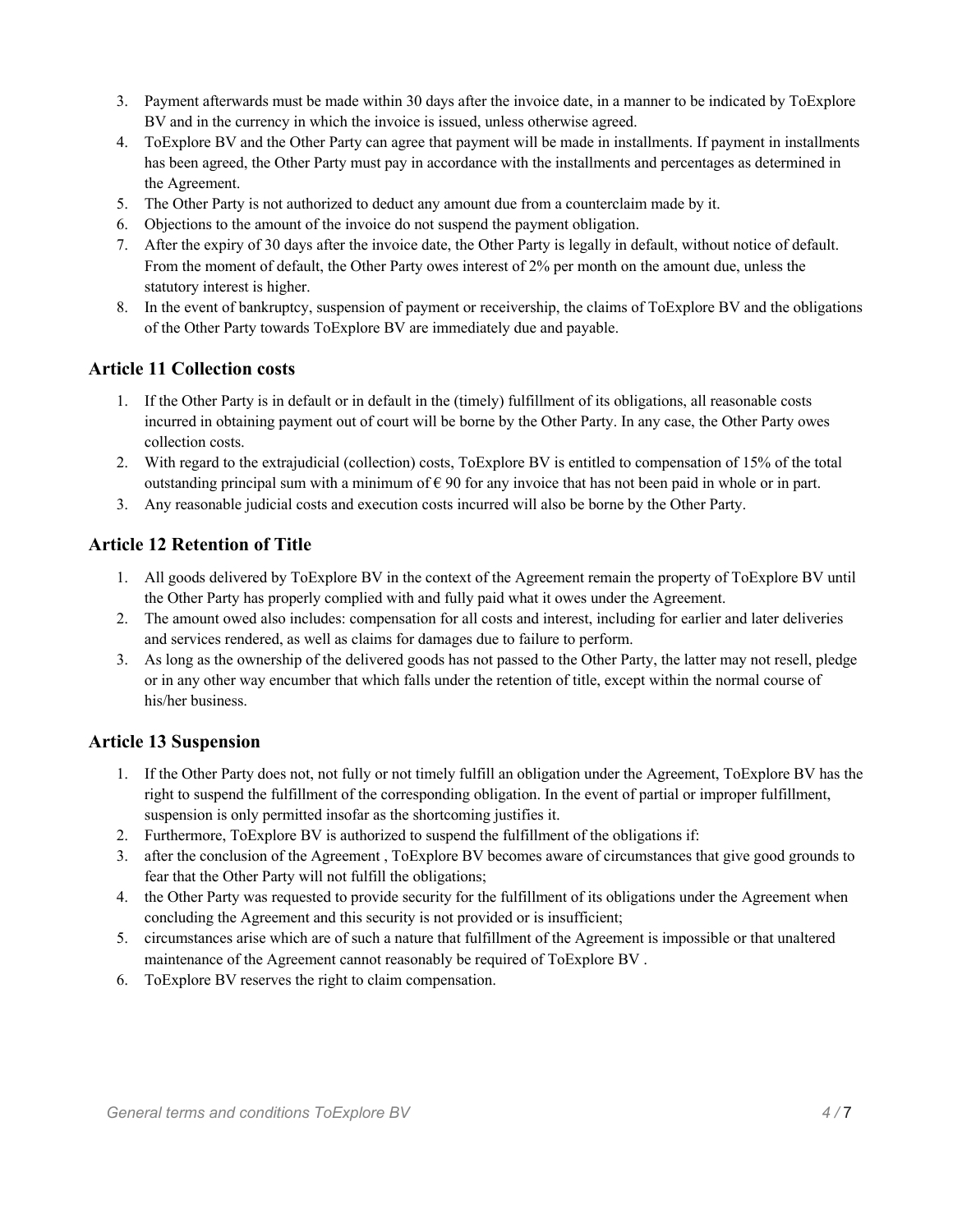# **Article 14 Dissolution**

- 1. If the Other Party does not, not fully, not timely or not properly fulfill an obligation under the Agreement, ToExplore BV is authorized to dissolve the Agreement with immediate effect, unless the shortcoming does not justify the dissolution in view of its minor significance.
- 2. Furthermore, ToExplore BV is authorized to dissolve the Agreement with immediate effect if:
- after the Agreement ToExplore BV aware of circumstances that give good grounds to fear that the Other Party will not fulfill its obligations;
- the Other Party was requested to provide security for the fulfillment of its obligations under the Agreement when concluding the Agreement and this security is not provided or is insufficient;
- due to the delay on the part of the Other Party, ToExplore BV can no longer be expected to fulfill the Agreement under the originally agreed conditions;
- circumstances arise which are of such a nature that fulfillment of the agreement is impossible or that unaltered maintenance of the agreement cannot reasonably be expected of ToExplore BV ;
- the Other Party is declared bankrupt, files a request for suspension of payment, requests application of the debt rescheduling of natural persons, is confronted with an attachment of all or part of its property;
- the Other Party is placed under guardianship;
- the Other Party dies.
- 3. Dissolution takes place by means of written notification without judicial intervention.
- 4. If the Agreement is dissolved, ToExplore BV's claims against the Other Party are immediately due and payable.
- 5. If ToExplore BV dissolves the agreement on the basis of the foregoing grounds, ToExplore BV is not liable for any costs or compensation.
- 6. If the dissolution is attributable to the Other Party, the Other Party is liable for the damage suffered by ToExplore BV.

#### **Article 15 Force majeure**

- 1. A shortcoming cannot be attributed to ToExplore BV or the Other Party, as the shortcoming is not due to its fault, nor is it for its account by law, legal act or generally accepted standards. In this case, the parties are also not obliged to fulfill the obligations arising from the Agreement.
- 2. In these General Terms and Conditions, force majeure is understood to mean, in addition to what is understood in the law and jurisprudence in that area, all external causes, foreseen or unforeseen, on which ToExplore BV cannot exercise any influence and as a result of which ToExplore BV is unable to fulfill the obligations after to come.
- 3. Circumstances resulting in force majeure include: strike, lockout, fire, water damage, natural disasters or other external calamities, mobilization, war, traffic obstructions, blockades, import or export barriers or other government measures, stagnation or delay in the supply of raw materials or machine parts. , lack of workers, as well as any circumstances that impede the normal course of the business, as a result of which the fulfillment of the Agreement by ToExplore BV cannot reasonably be expected of the Other Party.

## **Article 16 Guarantees**

- 1. ToExplore BV guarantees that the delivered goods comply with the agreement. ToExplore BV also guarantees that the delivered goods meet the usual requirements and standards that can reasonably be set and that the goods possess those properties that, taking all circumstances into account, are necessary for normal use.
- 2. The warranty stated in these General Terms and Conditions applies for use within and outside the Netherlands.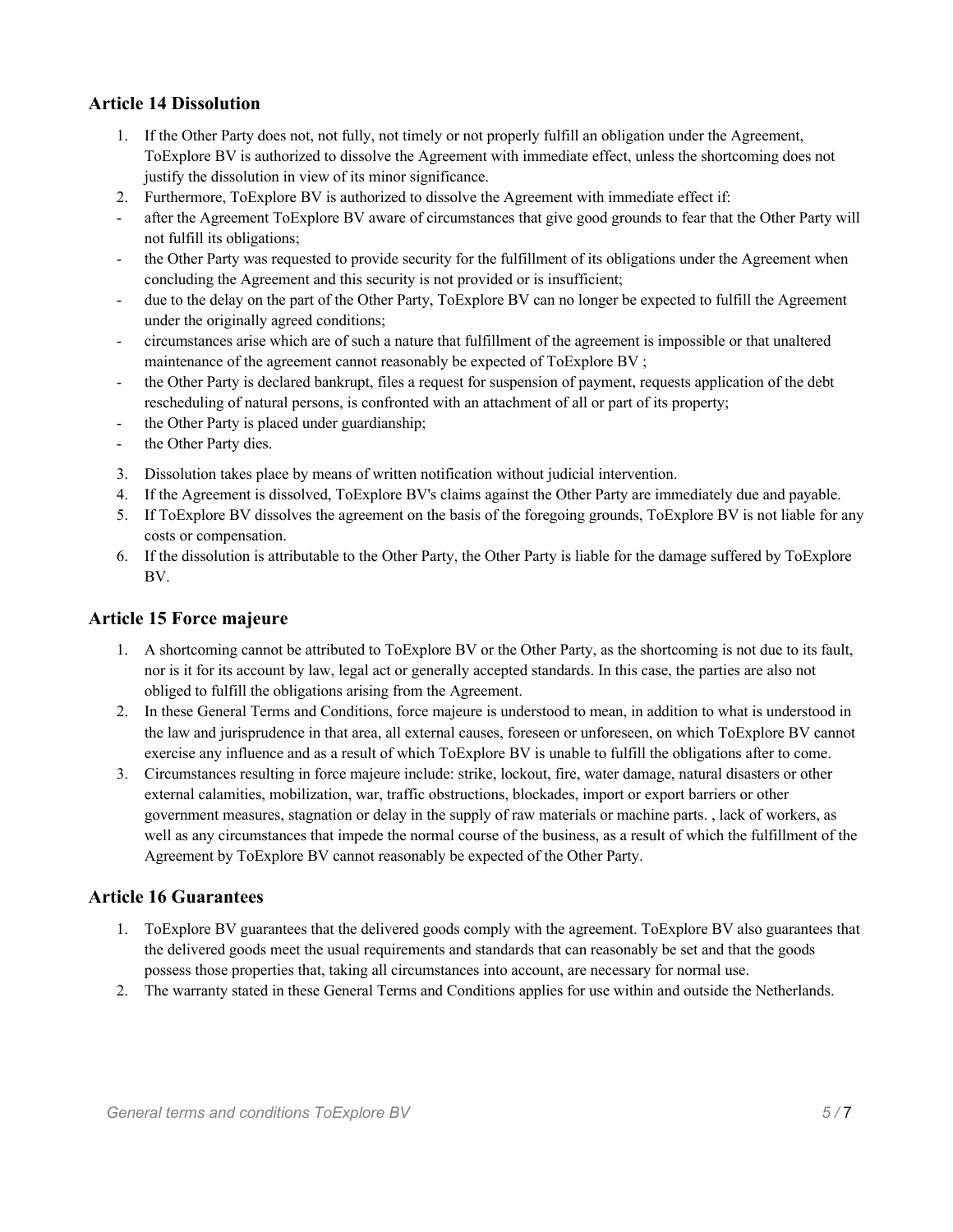# **Article 17 Liability**

- 1. ToExplore BV is only liable for direct damage caused by deliberate recklessness or intent on the part of ToExplore BV.
- 2. ToExplore BV is never liable for indirect damage, including in any case consequential damage, lost profit, lost savings, business interruption or immaterial damage of the Other Party.
- 3. ToExplore BV is not liable for damage, of whatever nature, because ToExplore BV relied on incorrect and/or incomplete information provided by the Other Party, unless ToExplore BV should have been aware of this inaccuracy or incompleteness.
- 4. The limitations of liability included in this article do not apply if the damage is due to intent or gross negligence on the part of ToExplore BV or its managerial subordinates.
- 5. If ToExplore BV should be liable for any damage, the liability of ToExplore BV is limited to the amount up to twice the amount stated in the invoice or to the amount to which the insurance affiliated by ToExplore BV is entitled, plus its own risk that ToExplore BV bears in accordance with the insurance.
- 6. The Other Party must notify ToExplore BV of the damage for which ToExplore BV can be held liable as soon as possible, but in any case within 10 days after the damage occurred, on pain of forfeiture of any right to compensation for this damage.
- 7. Any liability claim against ToExplore BV lapses within one year after the Other Party became aware of the damaging event or could reasonably have been aware of it.

## **Article 18 Indemnification**

- 1. The Other Party indemnifies ToExplore BV against any claims from third parties who suffer damage in connection with the execution of the Agreement and which is attributable to the Other Party.
- 2. If ToExplore BV should be addressed by third parties, then the Other Party is obliged to assist ToExplore BV both outside and in court. All costs and damage on the part of ToExplore BV and third parties are furthermore for the account and risk of the Other Party.

## **Article 19 Limitation period**

1. Contrary to the statutory limitation periods, a limitation period of one year applies to all claims against ToExplore BV and the third parties engaged by ToExplore BV (possibly).

## **Article 20 Intellectual property**

- 1. ToExplore BV reserves the rights and powers to which it is entitled under the Copyright Act and other intellectual laws and regulations.
- 2. ToExplore BV reserves the right to use any knowledge gained through the performance of the work for other purposes, insofar as no confidential information is disclosed to third parties.
- 3. ToExplore BV has legally registered its trademarks.
- 4. ToExplore products bear a name and/or logo, which is carried and registered by ToExplore, as well as the mention of ToExplore's name, unless expressly agreed otherwise in writing.
- 5. All intellectual property rights to all analyses, designs, reports, quotations, preparatory material thereof developed or made available under the agreement rest exclusively with ToExplore and/or its licensors and may not be used in any form in whole or in part without the prior written consent of ToExplore. reproduced, imitated or shown to third parties or made available for any purpose whatsoever, unless required by law. The other party is only entitled to reproduce reports for internal use by its personnel and advisors.